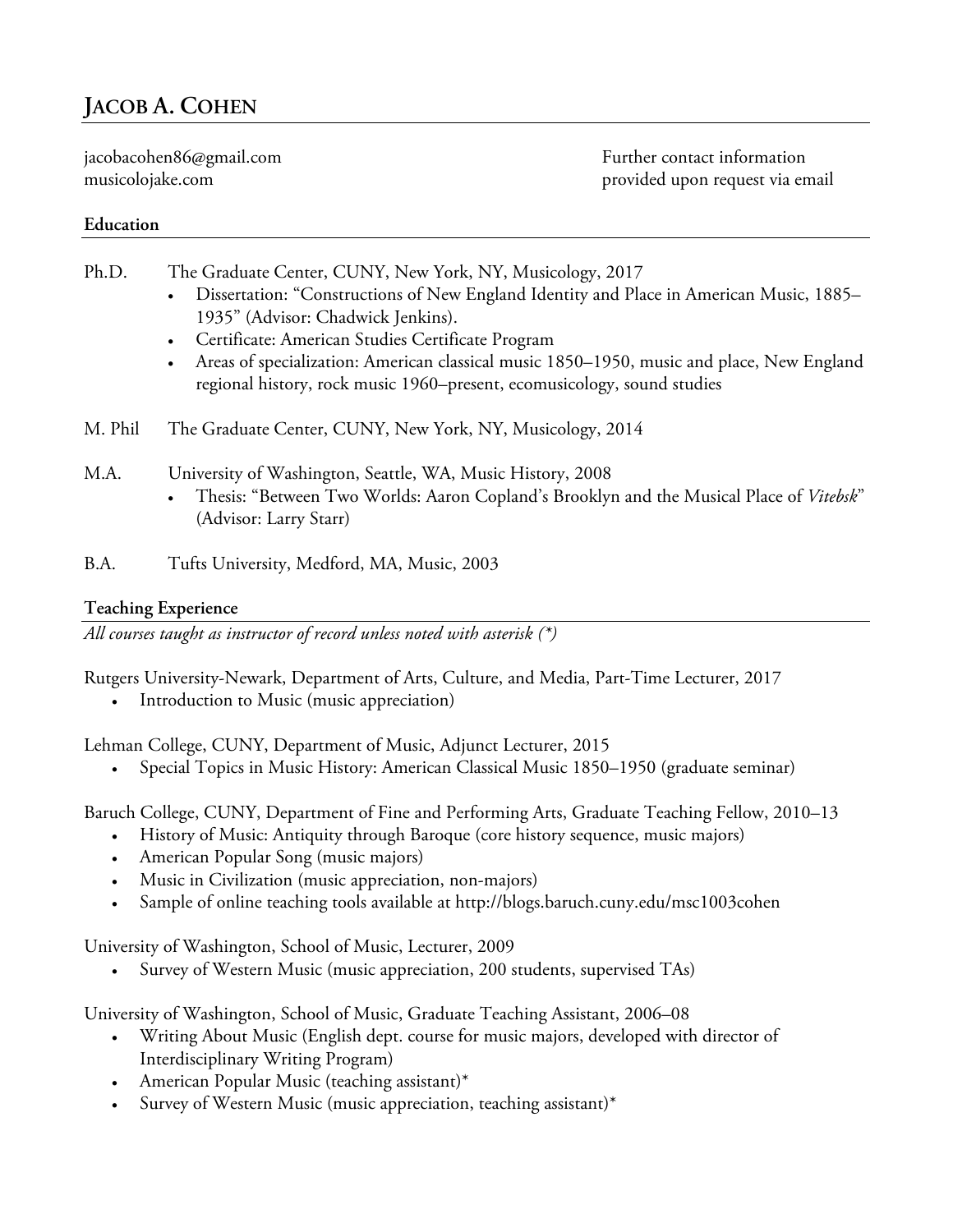## **Other Academic Employment**

Instructional Technology Fellow, Macaulay Honors College, CUNY, New York, NY, 2016–present

• In this cross-disciplinary position, I work with both Macaulay faculty and students in fields ranging from chemistry to public policy to integrate digital pedagogy into their curriculum. I assist in assignment design and website management for faculty, often taking on a co-instructor role, and lead student workshops on critical thinking, research, and technology skills.

## Writing Across the Curriculum (WAC) Fellow

New York City College of Technology, CUNY, Brooklyn, NY, 2013–16 (Senior Writing Fellow, 2014–16)

• As a WAC fellow, I worked one-on-one with faculty across the disciplines on assignment design and incorporating writing into curricula. I also created and led faculty workshops on writing pedagogy. This position included extensive training in WAC philosophy and pedagogical techniques.

### **Publications**

- Review of *Current Directions in Ecomusicology: Music, Culture, Nature*, ed. Aaron S. Allen and Kevin Dawe. *Notes* 74, no. 1 (September 2017): 83–86.
- Review of *Mad Music: Charles Ives, the Nostalgic Rebel*, by Stephen Budiansky. *Notes* 72, no. 2 (December 2015): 351–53.
- Review of *George Whitefield Chadwick: The Life and Music of the Pride of New England* by Bill F. Faucett. *Bulletin of the Society for American Music* 41, no. 2 (Spring 2015).
- "Allman Brothers Band"; "Big Brother and the Holding Company with Janis Joplin"; "Grateful Dead." In *The 100 Greatest Bands of All Time*, edited by David V. Moskowitz. Santa Barbara, CA: ABC– CLIO/Greenwood Press, 2015.
- Review of *Grateful Dead and the Art of Rock Improvisation*, by David Malvinni. *Notes* 71, no. 3 (March 2015): 486–489.
- "Jam Band"; "Love"; "Phish"; "Psychedelic Rock." In *The New Grove Dictionary of American Music*, 2nd edition, edited by Charles Hiroshi Garrett. New York: Oxford University Press, 2013.
- "Nomadic Musical Audiences: A Historical Precedent for the Grateful Dead." In *Reading the Grateful Dead: A Critical Survey*, edited by Nicholas G. Meriwether, 237–246. Lanham, MD: Scarecrow Press, 2012.
- Review of *Peter Gabriel, From Genesis to Growing Up*, edited by Michael Drewett, Sarah Hill, and Kimi Kärki. *Notes* 68, no. 4 (June 2012): 765–767.

#### **Select Paper Presentations**

- Dancing in the Barn with Charles Ives
	- American Musicological Society national conference, Vancouver, BC, November 2016.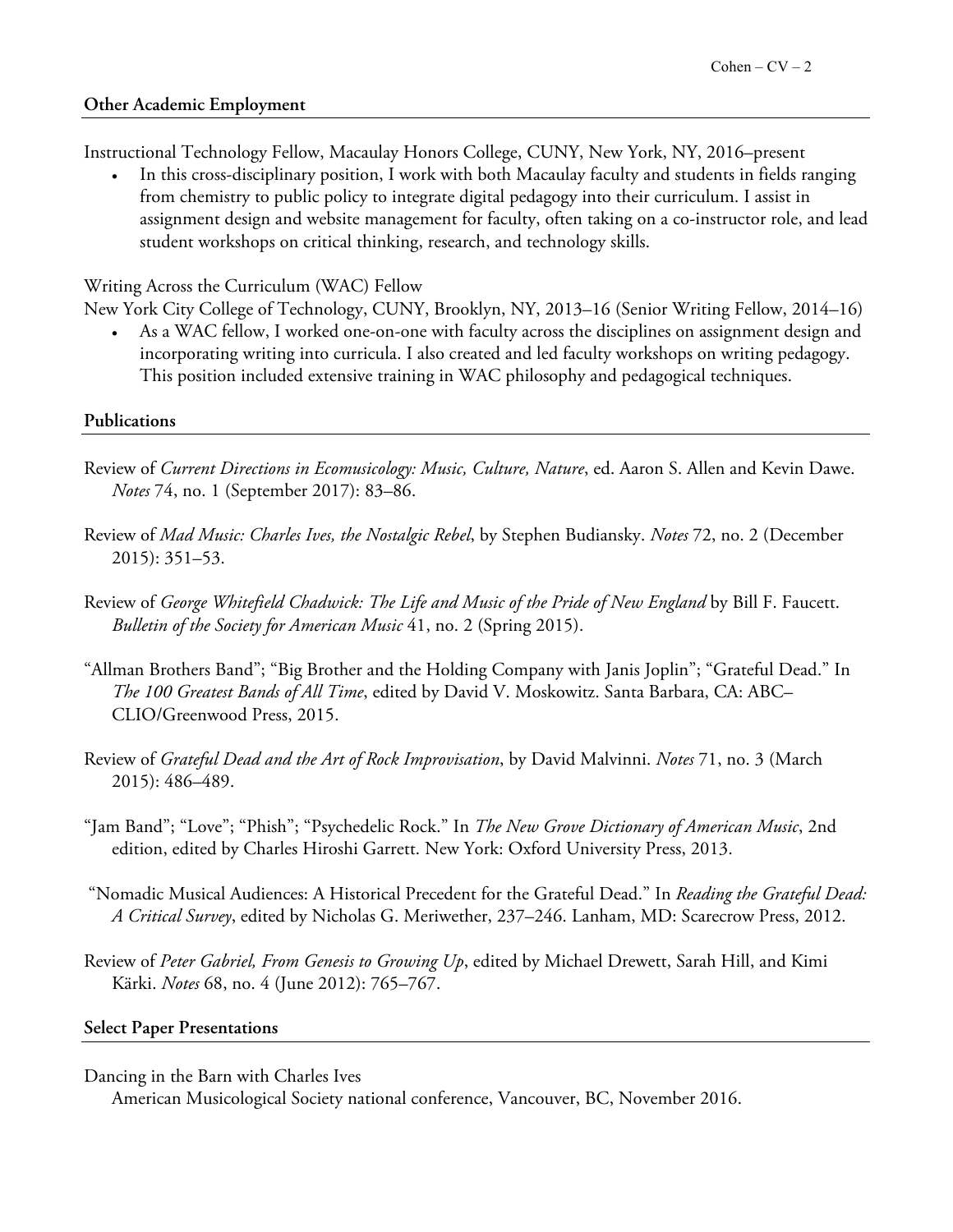Teaching History, Teaching Crisis

Invited roundtable discussion, Pedagogy in the Environmental Humanities Symposium, Columbia University, New York, NY, April 2016.

- "Real Vermonters": Dorothy Canfield Fisher and the New England Identity of Carl Ruggles Society for American Music national conference, Boston, MA, March 2016.
- "All the Years Combine": Issues of Historiography in the Periodization of the Grateful Dead Southwest Popular/American Culture Association, Albuquerque, NM, February 2016.
- Performing Race, Place, and Hybridity in the Music of the Talking Heads Invited lecture, Hitchcock Institute for Studies in American Music, Brooklyn, NY, April 2015. Society for American Music national conference, Sacramento, CA, March 2015. International Association for the Study of Popular Music conference, Gijón, Spain, June 2013.

"The Formerly Quiet Corner is Full of Bustle and Business": Symphony Hall and the Changing Cultural Geography of Fin-de-siècle Boston Nineteenth Century Studies Association national conference, Boston, MA, March 2015.

- Embodied Environmentalism in John Luther Adams's *Become Ocean* Ecomusics and Ecomusicologies 2014: Dialogues, Asheville, NC, October 2014.
- "Symphonic Dignity," Geography, and the Reception of George Chadwick's Symphony No. 2 Society for American Music national conference, Little Rock, AR, March 2013.
- Carl Ruggles, Walt Whitman, and the Gendered Place of *Men and Mountains* Ecomusicologies 2012 conference, New Orleans, LA, October 2012.
- Harmonic and Geographic Ambiguity in the Grateful Dead's "Terrapin Station" IASPM-Canada national conference, Montreal, QC, June 2011.
- IT and the X Factor: Improvisational Strategies and Tendencies of Phish and the Grateful Dead Popular/American Culture Association national conference, San Antonio, TX, April 2011.
- Between Two Worlds: Aaron Copland and the Musical Place of *Vitebsk* UCLA ECHO conference: "Space, Time and Music," Los Angeles, CA, May 2008.

# **Awards and Grants**

Barry S. Brook Dissertation Award (nominee), The Graduate Center, CUNY, New York, NY, 2017 Advanced Research Collaborative Knickerbocker Award for Archival Research in American Studies, The Graduate Center, CUNY, New York, NY, 2014 Doctoral Student Research Grant, The Graduate Center, CUNY, New York, NY, 2014 Baisley Powell Elebash Fund Research Scholarship, The Graduate Center, CUNY, New York, NY, 2013 Enhanced Chancellor's Fellowship, The Graduate Center, CUNY, New York, NY, 2009–14 Adelyn Peck Endowed Fellowship, University of Washington, Seattle, WA, 2007–08